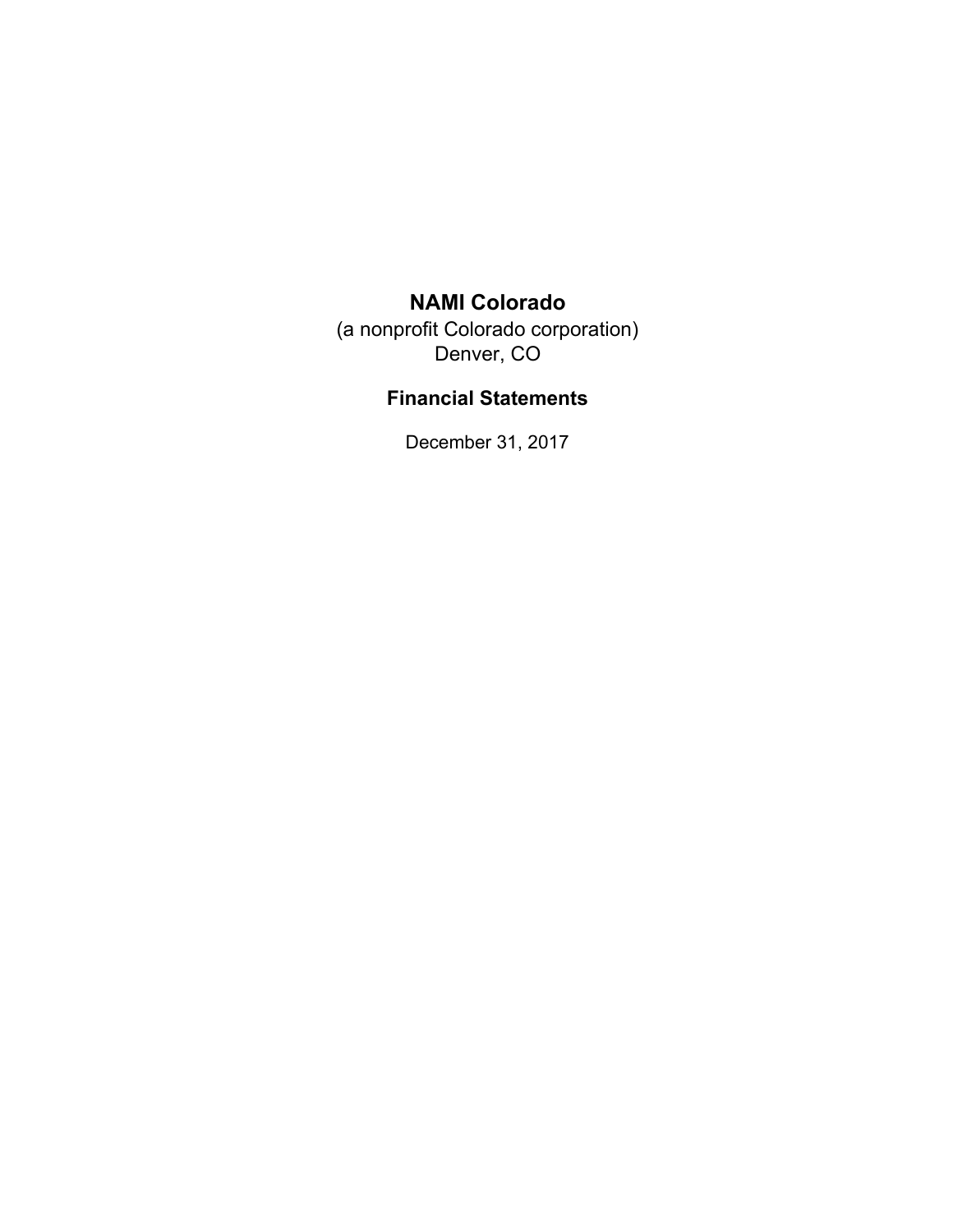# **Table of Contents**

| <b>Independent Accountants' Review Report</b>                           | Page 1     |
|-------------------------------------------------------------------------|------------|
| <b>Statement of Financial Position</b><br>December 31, 2017             | Page 2     |
| <b>Statement of Activities</b><br>Year ended December 31, 2017          | Page 3     |
| <b>Statement of Functional Expenses</b><br>Year ended December 31, 2017 | Page 4     |
| <b>Statement of Cash Flows</b><br>Year ended December 31, 2017          | Page 5     |
| <b>Notes to Financial Statements</b>                                    | Pages 6-11 |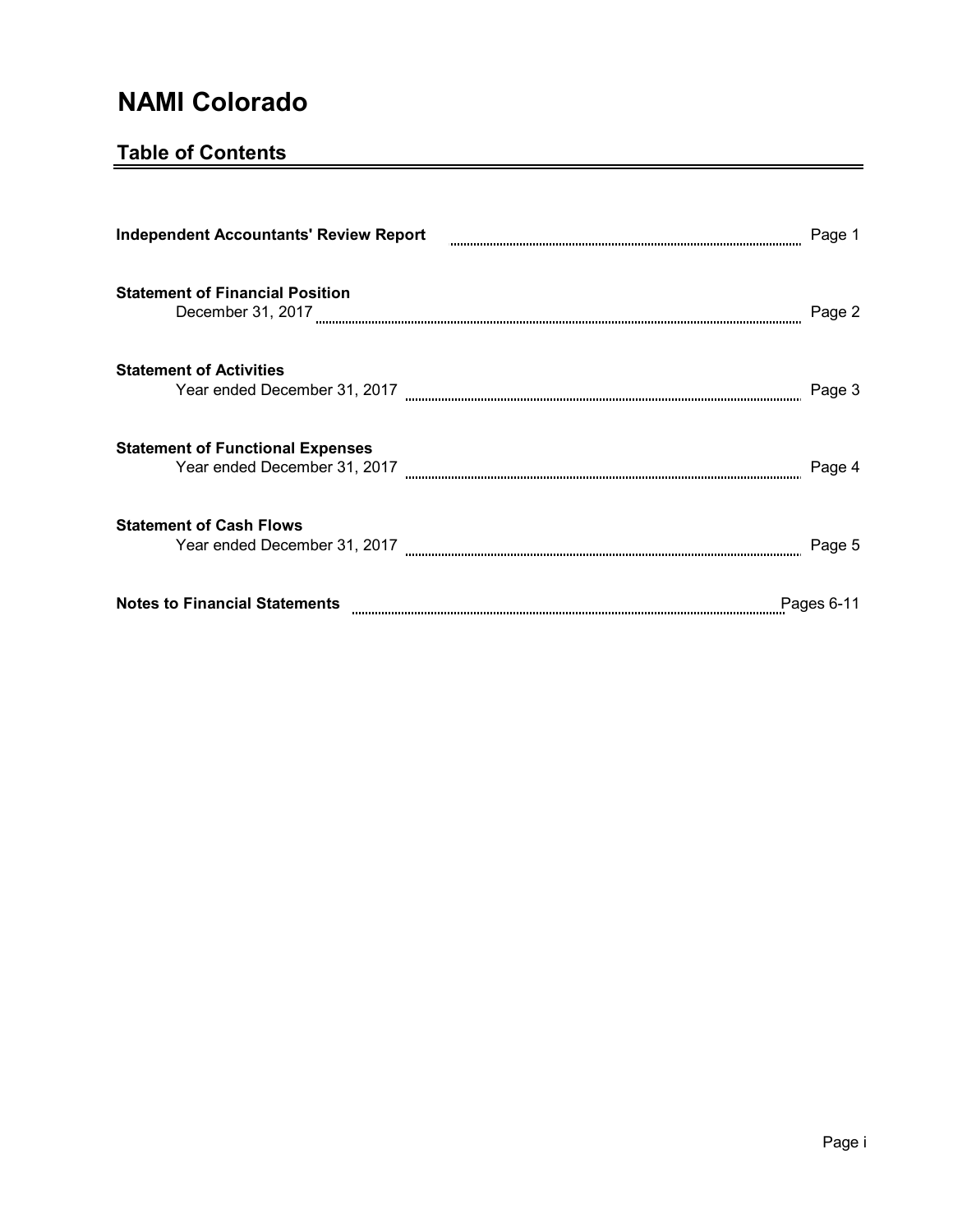

### **Independent Accountants' Review Report**

To the Board of Directors NAMI Colorado Denver, Colorado

We have reviewed the accompanying financial statements of NAMI Colorado (a Colorado nonprofit corporation), which comprise the statement of financial position as of December 31, 2017, and the related statements of activities, functional expenses, and cash flows for the year then ended, and the related notes to the financial statements. A review includes primarily applying analytical procedures to management's financial data and making inquiries of management. A review is substantially less in scope than an audit, the objective of which is the expression of an opinion regarding the financial statements as a whole. Accordingly, we do not express such an opinion.

#### **Management's Responsibility for the Financial Statements**

Management is responsible for the preparation and fair presentation of these financial statements in accordance with accounting principles generally accepted in the United States of America; this includes the design, implementation, and maintenance of internal control relevant to the preparation and fair presentation of financial statements that are free from material misstatement whether due to fraud or error.

#### **Accountants' Responsibility**

Our responsibility is to conduct the review engagement in accordance with Statements on Standards for Accounting and Review Services promulgated by the Accounting and Review Services Committee of the AICPA. Those standards require us to perform procedures to obtain limited assurance as a basis for reporting whether we are aware of any material modifications that should be made to the financial statements for them to be in accordance with accounting principles generally accepted in the United States of America. We believe that the results of our procedures provide a reasonable basis for our conclusion.

### **Accountants' Conclusion**

Based on our review, we are not aware of any material modifications that should be made to the accompanying financial statements in order for them to be in accordance with accounting principles generally accepted in the United States of America.

*Altruic Advisors, PLLC*

Certified Public Accountants

Denver, Colorado August 9, 2018

Page 1

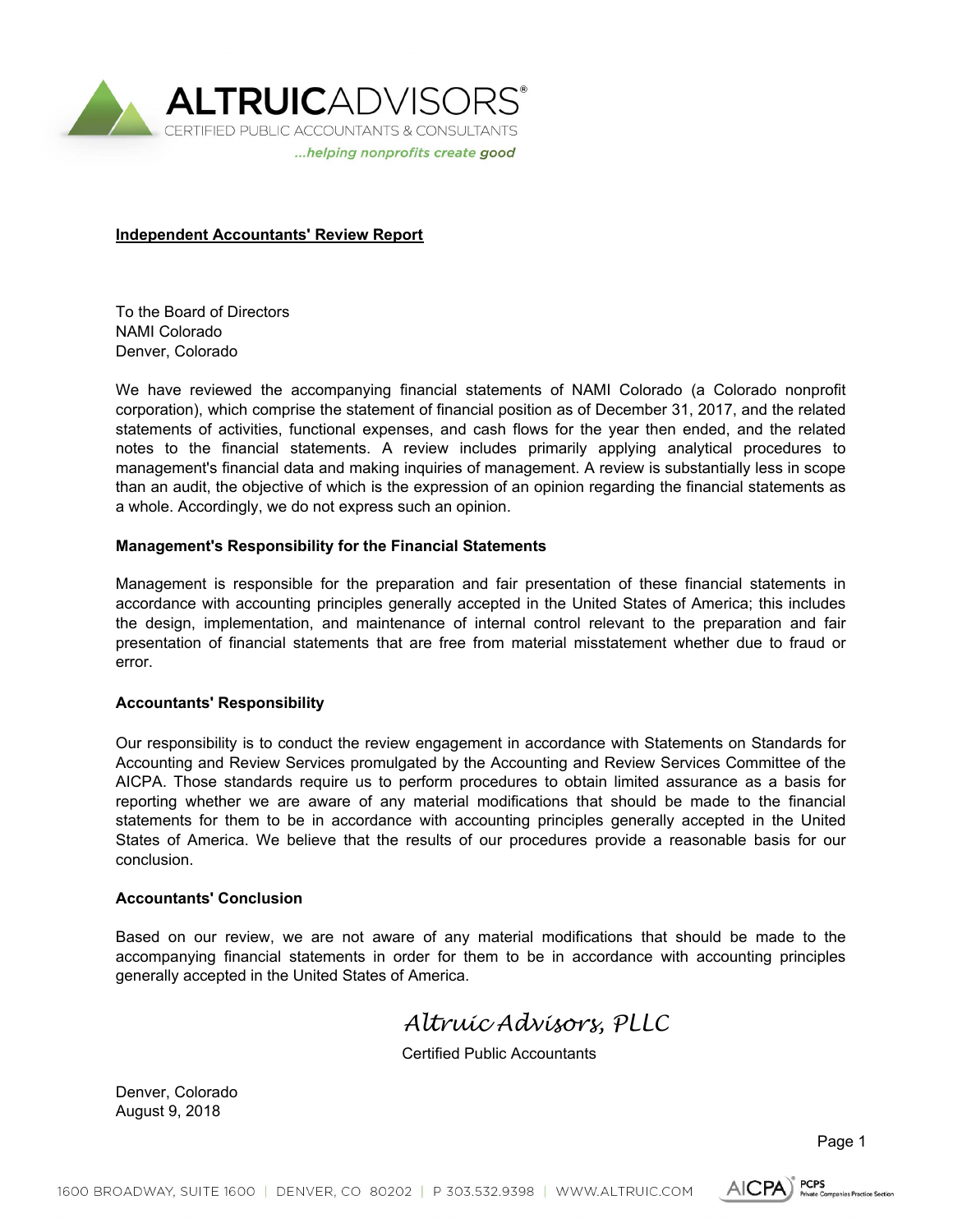# **Statement of Financial Position**

December 31, 2017

### **ASSETS**

| <b>Current Assets</b><br>Cash and cash equivalents                      | \$<br>70,373           |
|-------------------------------------------------------------------------|------------------------|
| <b>Other Assets</b><br>Beneficial interest in assets held at foundation | 85,226                 |
| Total assets                                                            | 155,599                |
| <b>NET ASSETS</b>                                                       |                        |
| Unrestricted net assets<br>Permanently restricted net assets            | \$<br>81,239<br>74,360 |
| Total net assets                                                        | \$<br>155,599          |

The accompanying Notes which are an integral part of these financial statements and the Independent Accountants' Review Report on Page 1 should be read with these financial statements Page 2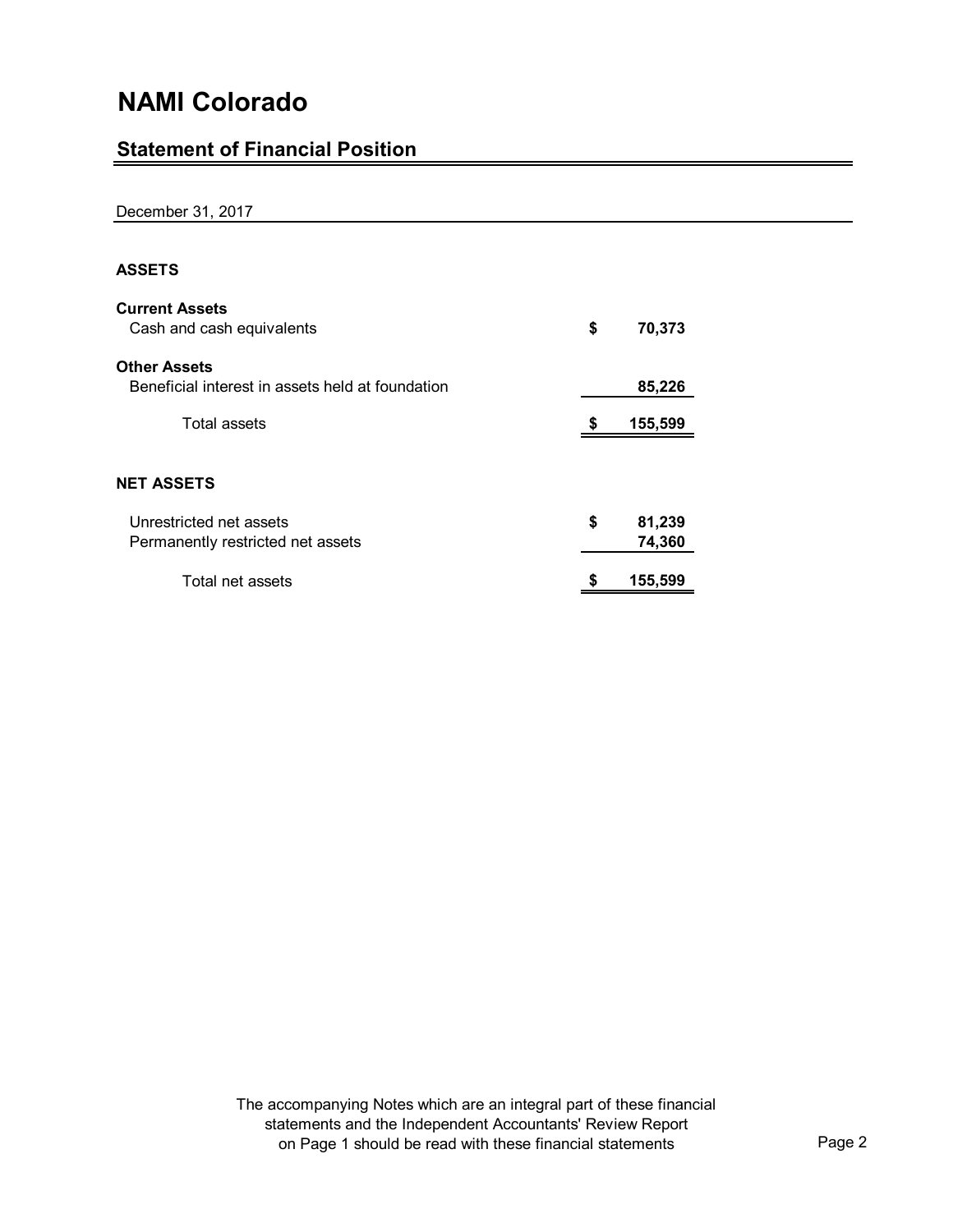## **Statement of Activities**

Year ended December 31, 2017

|                                        | <b>Unrestricted</b> |         | Permanently<br><b>Restricted</b> |        | <b>Total</b> |         |
|----------------------------------------|---------------------|---------|----------------------------------|--------|--------------|---------|
| <b>Support and Revenue</b>             |                     |         |                                  |        |              |         |
| <b>Support</b>                         |                     |         |                                  |        |              |         |
| Contributions and grants               | \$                  | 135,872 | \$                               |        | \$           | 135,872 |
| Special event, net                     |                     | 99,337  |                                  |        |              | 99,337  |
| Total support                          |                     | 235,209 |                                  |        |              | 235,209 |
| <b>Revenue</b>                         |                     |         |                                  |        |              |         |
| Interest                               |                     | 62      |                                  |        |              | 62      |
| Change in value of beneficial interest |                     |         |                                  |        |              |         |
| in assets held at foundation           |                     | 11,074  |                                  |        |              | 11,074  |
| Other income                           |                     | 910     |                                  |        |              | 910     |
| Total revenue                          |                     | 12,046  |                                  |        |              | 12,046  |
| Total support and revenue              |                     | 247,255 |                                  |        |              | 247,255 |
| <b>Functional Expenses</b>             |                     |         |                                  |        |              |         |
| Program services                       |                     | 157,701 |                                  |        |              | 157,701 |
| Supporting services                    |                     |         |                                  |        |              |         |
| General and administrative             |                     | 33,926  |                                  |        |              | 33,926  |
| Fundraising                            |                     | 16,882  |                                  |        |              | 16,882  |
| <b>Total functional expenses</b>       |                     | 208,509 |                                  |        |              | 208,509 |
| <b>Change in Net Assets</b>            |                     | 38,746  |                                  |        |              | 38,746  |
| Net Assets, Beginning of Year          |                     | 42,493  |                                  | 74,360 |              | 116,853 |
| Net Assets, End of Year                | \$                  | 81,239  | \$                               | 74,360 | \$           | 155,599 |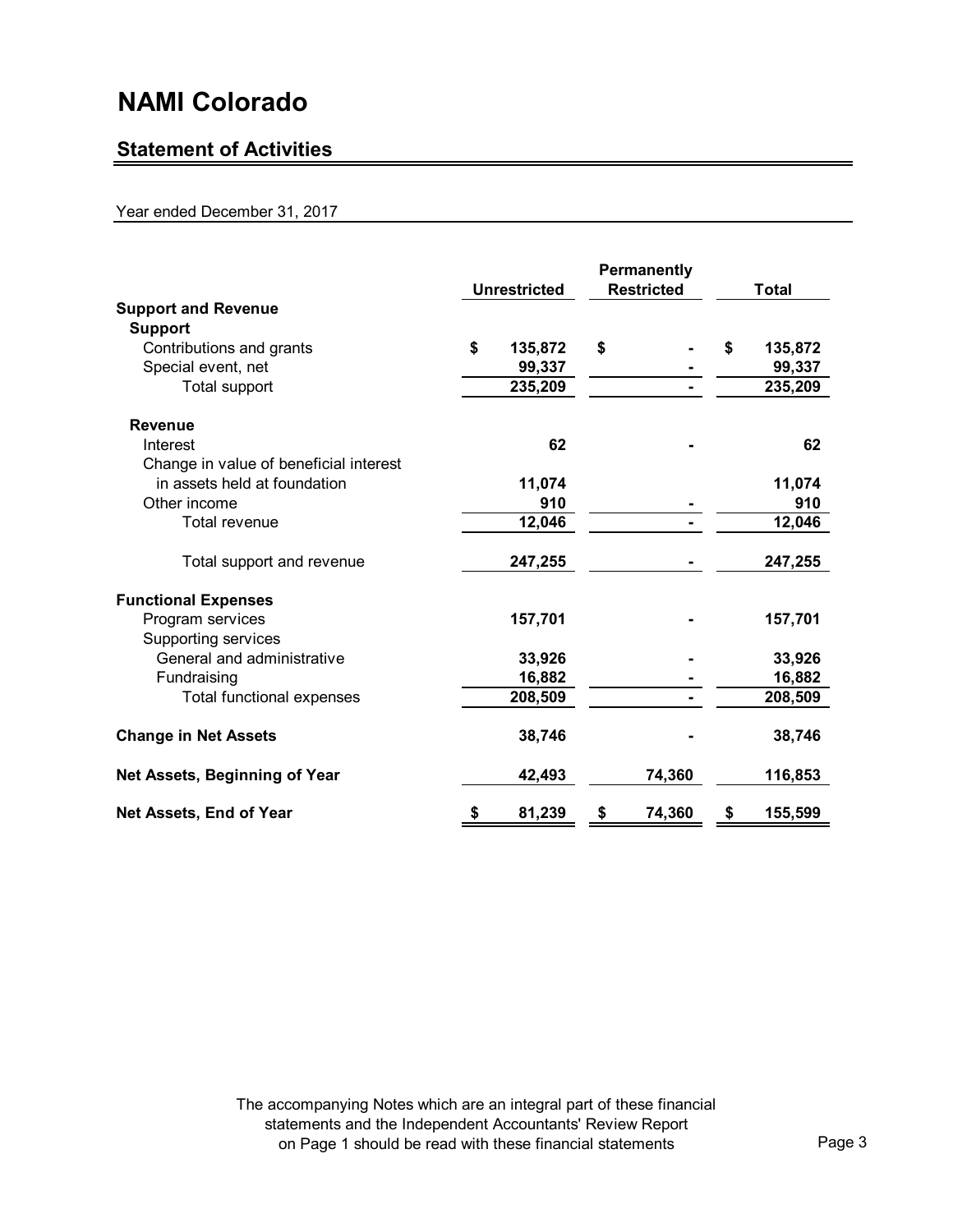# **Statement of Functional Expenses**

### Year ended December 31, 2017

|                              | <b>Supporting Services</b> |                 |                    |                |    |                    |       |                 |
|------------------------------|----------------------------|-----------------|--------------------|----------------|----|--------------------|-------|-----------------|
|                              | Program                    |                 | <b>General and</b> |                |    |                    | Total |                 |
|                              |                            | <b>Services</b> |                    | Administrative |    | <b>Fundraising</b> |       | <b>Expenses</b> |
| Salaries and wages           |                            | 54,915          | \$                 | 6,307          | \$ | 7,280              | \$    | 68,502          |
| Payroll taxes                |                            | 6,958           |                    | 783            |    | 957                |       | 8,698           |
| Total personnel costs        |                            | 61,873          |                    | 7,090          |    | 8,237              |       | 77,200          |
| Program expenses             |                            | 43,903          |                    |                |    |                    |       | 43,903          |
| Contract labor               |                            | 18,194          |                    | 3,178          |    | 1,250              |       | 22,622          |
| Printing and postage         |                            | 13,284          |                    | 1,117          |    | 1,980              |       | 16,381          |
| Occupancy                    |                            | 7,652           |                    | 2,186          |    | 1,093              |       | 10,931          |
| Legal and professional       |                            |                 |                    | 10,849         |    |                    |       | 10,849          |
| Travel                       |                            | 8,894           |                    | 620            |    | 416                |       | 9,930           |
| Technology and communication |                            | 2,862           |                    | 3,303          |    | 3,647              |       | 9,812           |
| Insurance                    |                            |                 |                    | 3,134          |    |                    |       | 3,134           |
| Bank and credit card fees    |                            |                 |                    | 1,410          |    |                    |       | 1,410           |
| Office expense               |                            | 190             |                    | 532            |    |                    |       | 722             |
| <b>Miscellaneous</b>         |                            | 263             |                    | 445            |    |                    |       | 708             |
| Dues and fees                |                            | 270             |                    | 36             |    | 250                |       | 556             |
| Training and education       |                            | 316             |                    | 26             |    | 9                  |       | 351             |
| Total expenses               |                            | 157,701         | \$                 | 33,926         | S  | 16,882             | S     | 208,509         |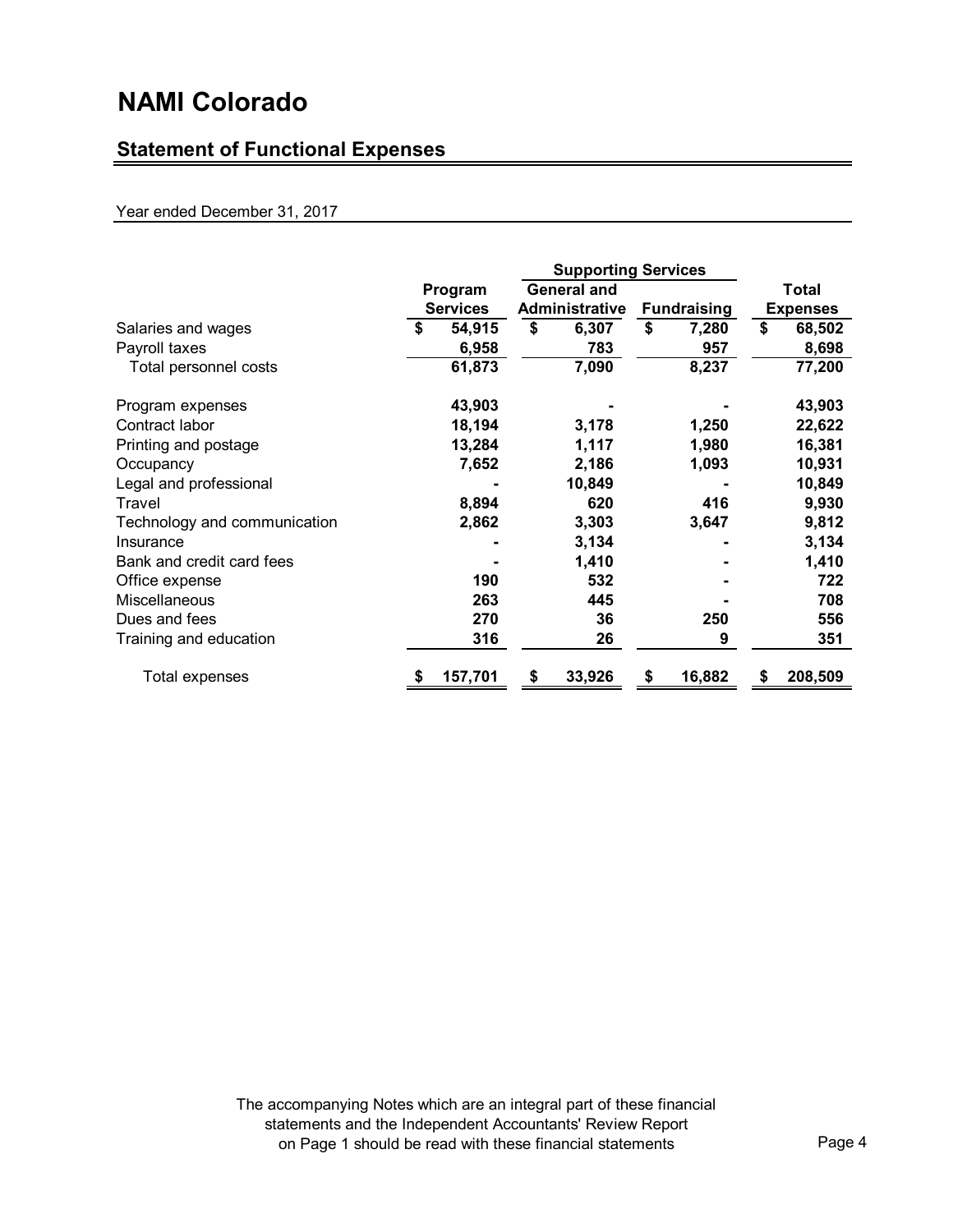## **Statement of Cash Flows**

Increase (Decrease) in Cash and Cash Equivalents

### Year ended December 31, 2017

| <b>Cash Flows From Operating Activities</b><br>Change in net assets                           | \$ | 38,746         |
|-----------------------------------------------------------------------------------------------|----|----------------|
| Adjustments to reconcile change in net assets<br>to net cash provided by operating activities |    |                |
| Change in value of beneficial interest                                                        |    |                |
| in assets held at foundation                                                                  |    | (11, 074)      |
| Increase (decrease) from changes in assets and liabilities                                    |    |                |
| Accounts payable                                                                              |    | (1, 859)       |
| Accrued compensation and benefits                                                             |    | (3,032)        |
| Net cash provided by operating activities                                                     |    | 22,781         |
|                                                                                               |    |                |
| <b>Cash Flows From Investing Activities</b><br>Transfers from endowment                       |    |                |
| Net cash provided by investing activities                                                     |    | 3,986<br>3,986 |
|                                                                                               |    |                |
| Net Increase in Cash and Cash Equivalents                                                     |    | 26,767         |
| Cash and Cash Equivalents, Beginning of Year                                                  |    | 43,606         |
| Cash and Cash Equivalents, End of Year                                                        | S  | 70,373         |

The accompanying Notes which are an integral part of these financial statements and the Independent Accountants' Review Report on Page 1 should be read with these financial statements **Page 5**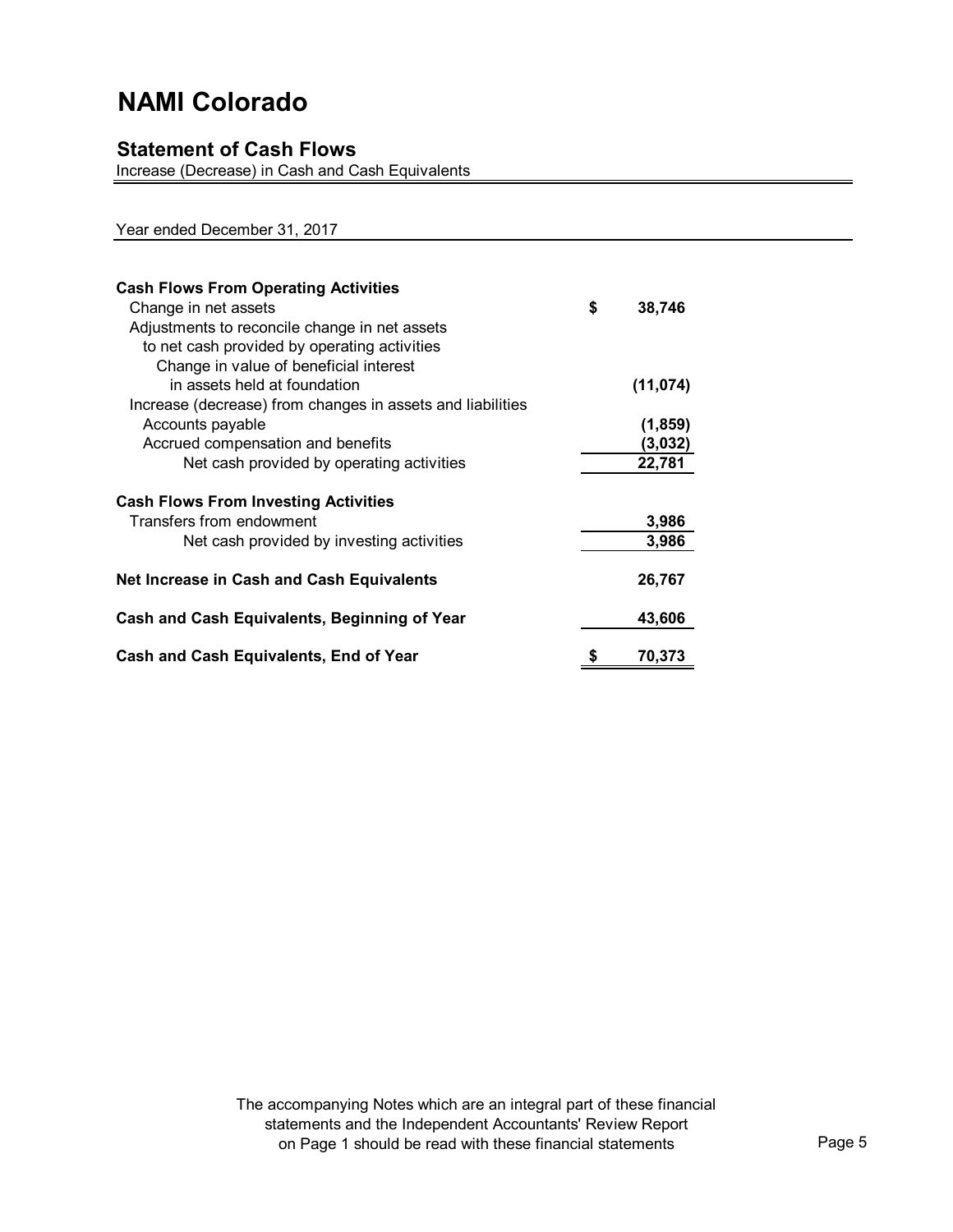## **Notes to Financial Statements**

December 31, 2017

#### **Note 1 - Nature of Organization and Significant Accounting Policies**

*Nature of Organization.* NAMI Colorado ("the Organization") was established in 1981 as a Colorado nonprofit corporation. The Organization trains, educates and provides support to family members, who are primary care givers of people with mental illness. Funding for the Organization is obtained primarily through contributions, grants, and net special event revenue.

*Use of Estimates.* The preparation of financial statements in conformity with accounting principles generally accepted in the United States of America requires management to make estimates and assumptions that affect certain reported amounts and disclosures. Accordingly, actual results could differ from those estimates.

*Basis of Accounting.* The financial statements of the Organization have been prepared on the accrual basis of accounting and, accordingly, reflect all significant receivables, payables, and other liabilities.

*Net Asset Restriction Classification.* The Organization has adopted accounting standards which require that the organization distinguish between contributions received for each net asset category in accordance with donor-imposed restrictions. These standards require that resources be classified for reporting purposes into three net asset categories according to externally (donor) imposed restrictions. The three net asset categories are as follows:

*Unrestricted net assets.* Net assets not subject to donor-imposed stipulations.

*Temporarily restricted net assets.* Net assets subject to donor-imposed stipulations that may or will be met either by actions of the Organization and/or the passage of time. Once the stipulation is met, the assets are released from restriction and the expenditure is recorded in the activities of unrestricted net assets. The Organization does not currently have any temporarily restricted net assets.

*Permanently restricted net assets.* Permanently restricted net assets are subject to donorimposed stipulations that require the donated assets to be maintained in perpetuity.

*Cash and Cash Equivalents.* The Organization considers all highly liquid debt instruments with maturities of three months or less to be cash equivalents. The carrying value of cash and cash equivalents approximates fair value because of the short maturities of those financial instruments.

*Investments.* The Organization's investments are stated at fair value. Fair value is the price that would be received to sell an asset or paid to transfer a liability in an orderly transaction between market participants at the measurement date. The Organization's management determines the valuation policies utilizing information provided by the investment advisors and custodians.

Unrealized gains and losses are included in the change in net assets in the accompanying statement of activities. Investment income and gains restricted by donors are reported as increases in unrestricted net assets if the restrictions are met (either a stipulated time period ends or a purpose restriction is accomplished) in the reporting period in which the income and gains are recognized.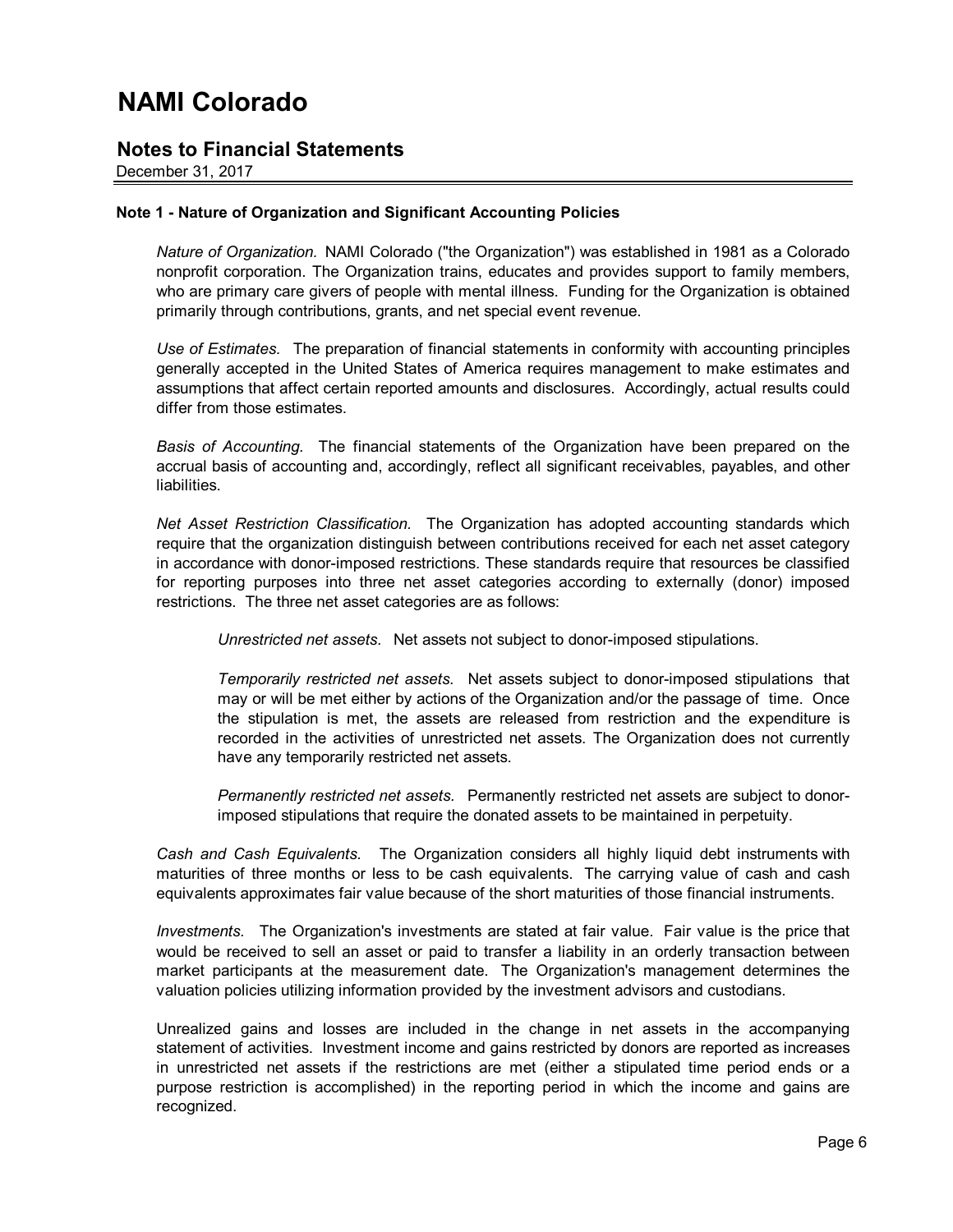## **Notes to Financial Statements**

December 31, 2017

### **Note 1 - Nature of Organization and Significant Accounting Policies (continued)**

*Fair Value Measurements.* The Organization reports using fair value measurements, which requires enhanced disclosures about investments that are measured and reported at fair value and establishes a framework for measuring fair value. The framework provides a fair value hierarchy that prioritizes the inputs to valuation techniques used to measure fair value. The hierarchy gives the highest priority to unadjusted quoted prices in active markets for identical assets or liabilities (Level 1 measurements) and the lowest priority to unobservable inputs (Level 3 measurements).

The three levels of the fair value hierarchy are described below:

- Level 1 Inputs to the valuation methodology are unadjusted quoted prices for identical assets or liabilities in active markets that the Institute has the ability to access.
- Level 2 Inputs to the valuation methodology include:
	- Quoted prices for similar assets or liabilities in active markets;
	- Quoted prices for identical or similar assets or liabilities in inactive markets;
	- Inputs other than quoted prices that are observable for the asset or liability;
	- market data by correlation or other means. - Inputs that are derived principally from or corroborated by observable

If the asset or liability has a specified (contractual) term, the Level 2 input must be observable for substantially the full term of the asset or liability.

Level 3 Inputs to the valuation methodology are unobservable and significant to the fair value measurement.

The asset's or liability's fair value measurement level within the fair value hierarchy is based on the lowest level of any input that is significant to the fair value measurements. Valuation techniques used need to maximize the use of observable inputs and minimize the use of unobservable inputs.

Following is a description of the valuation methodology used for assets measured at fair value on a recurring basis:

*Beneficial Interest in Assets Held at Foundation.* The Organization values the beneficial interest in assets held at foundation at the net asset value ("NAV") of units held by the Organization at year end. The NAV, as provided by Community First Foundation (the Foundation), is used as a practical expedient to estimate fair value. The NAV is based on the fair value of the underlying investments held by the Foundation less its liabilities. This practical expedient is not used when it is determined to be probable that the Foundation will sell the investment for an amount different than the reported NAV.

The method described above may produce a fair value calculation that may not be indicative of net realizable value or reflective of future fair values. Furthermore, while the Organization believes its valuation methods are appropriate and consistent with other market participants, the use of different methodologies or assumptions to determine the fair value of certain financial instruments could result in a different fair value measurement at the reporting date. There have been no changes in the methodology used at December 31, 2017.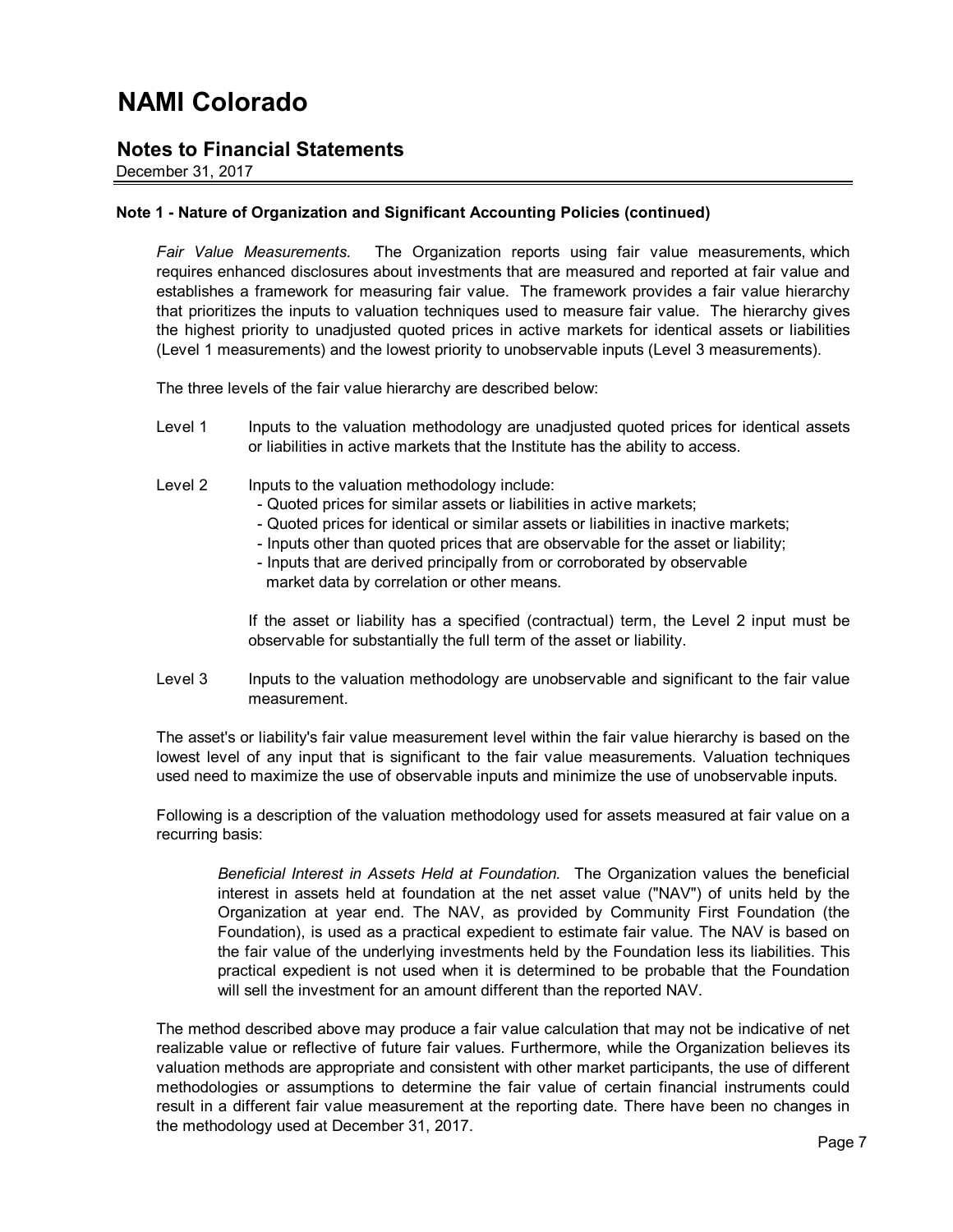## **Notes to Financial Statements**

December 31, 2017

### **Note 1 - Nature of Organization and Significant Accounting Policies (continued)**

*Contributions.* Contributions are recognized when the donation is received. Donor-restricted contributions are reported as increases in temporarily or permanently restricted net assets depending on the nature of the restrictions. When a restriction expires, temporarily restricted net assets are reclassified to unrestricted net assets. Contributions and grants that are restricted by the donor or grantor are reported as increases in unrestricted net assets if the restrictions expire in the fiscal year in which the contributions are recognized.

*Contributed Services.* Contributed services are recognized if the services received satisfy the criteria for recognition. The contributions of services are recognized if services received (a) create or enhance non-financial assets or (b) require specialized skills that are provided by individuals possessing those skills and would typically need to be purchased if not provided by donation. No contributed services were recorded during the year ended December 31, 2017. Certain other volunteer services are not recorded in these financial statements as they do not meet the criteria for recognition.

*Functional Allocation of Expenses.* Direct expenses have been allocated to the applicable program for which the expenses were incurred. Indirect expenses have been allocated between program and supporting services based on an analysis of personnel time and space utilized for the related activities.

*Income Taxes.* The Organization is a nonprofit corporation exempt from income taxes as described in Section 501(c)(3) of the Internal Revenue Code and is classified by the Internal Revenue Service as other than a private foundation. Accordingly, no provision for income taxes has been made.

*Subsequent Events.* The Organization evaluates events and transactions occurring subsequent to the date of the financial statements for matters requiring recognition or disclosure in the financial statements. The accompanying financial statements consider events through August 9, 2018, the date at which the financial statements were available for release.

#### **Note 2 - Fair Value Measurements**

The following table summarizes the Organization's fair value of assets measured on a recurring basis by fair value hierarchy as of December 31, 2017:

|                               | ∟evel 1 |   | Level 2 | Level 3 | ™otal  |
|-------------------------------|---------|---|---------|---------|--------|
| Beneficial interest in assets |         |   |         |         |        |
| held at foundation            |         | ۰ | 85,226  |         | 85.226 |

*Changes in Fair Value Levels.* The availability of observable market data is monitored to assess the appropriate classification of financial instruments within the fair value hierarchy. Changes in economic conditions or model-based valuation techniques may require the transfer of financial instruments from one fair value level to another. In such instances, the transfer is reported at the beginning of the reporting period.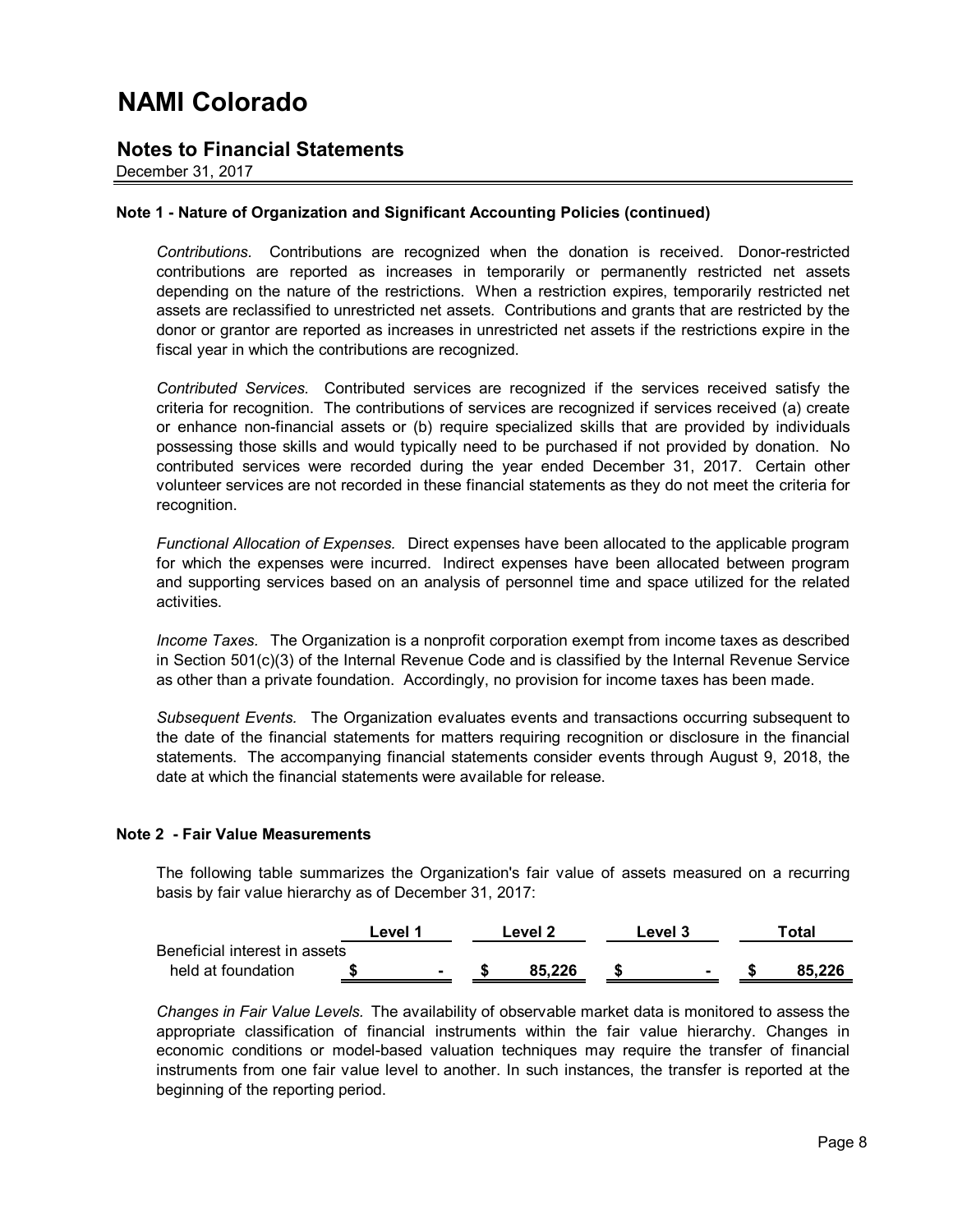## **Notes to Financial Statements**

December 31, 2017

#### **Note 2 - Fair Value Measurements (continued)**

The Organization evaluated the significance of transfers between levels based upon the nature of the financial instruments and size of the transfer relative to total net assets available for benefits. For the year ended December 31, 2017, there were no significant transfers in or out of fair value levels.

The following sets forth a summary of the Organization's beneficial interest in assets held at foundation reported at NAV at December 31, 2017:

| Fair         | Unfunded    | Redemption | <b>Other Redemption</b>                                                      | Redemption           |
|--------------|-------------|------------|------------------------------------------------------------------------------|----------------------|
| Value        | Commitments | Frequency  | Restrictions                                                                 | <b>Notice Period</b> |
| \$<br>85,226 | N/A         | Immediate  | Redemptions will only be<br>made upon written request<br>of the Organization |                      |

Net investment income consisted of the following for the year ended December 31, 2017:

| Interest                               | 62     |
|----------------------------------------|--------|
| Change in value of beneficial interest |        |
| in assets held at foundation           | 11.074 |
|                                        | 11,136 |

#### **Note 3 - Endowment Fund**

The Board of Directors of the Organization has interpreted the State of Colorado enacted Uniform Prudent Management of Institutional Funds Act (UPMIFA) as requiring the preservation of the fair value of the original gift as of the gift date of the donor-restricted endowment funds absent explicit donor stipulations to the contrary. As a result of this interpretation, the Organization generally classifies as permanently restricted net assets (a) the original value of gifts donated to the permanent endowment, (b) the original value of subsequent gifts to the permanent endowment, and (c) accumulations to the permanent endowment made in accordance with the direction of the applicable donor gift instrument at the time the accumulation is added to the fund. The remaining portion of the donor-restricted endowment fund that is not classified in permanently restricted net assets is classified as unrestricted net assets as appropriations for expenditure by the Organization in a manner consistent with the standard of prudence prescribed by UPMIFA occur. In accordance with UPMIFA, the Organization considers the following factors in making a determination to appropriate or accumulate donor-restricted endowment funds: (1) the duration and preservation of the various funds, (2) the purposes of the donor-restricted endowment funds, (3) general economic conditions, (4) the possible effect of inflation and deflation, (5) the expected total return from income and the appreciation of investments, (6) other resources of the Organization, and (7) the Organization's investment policies.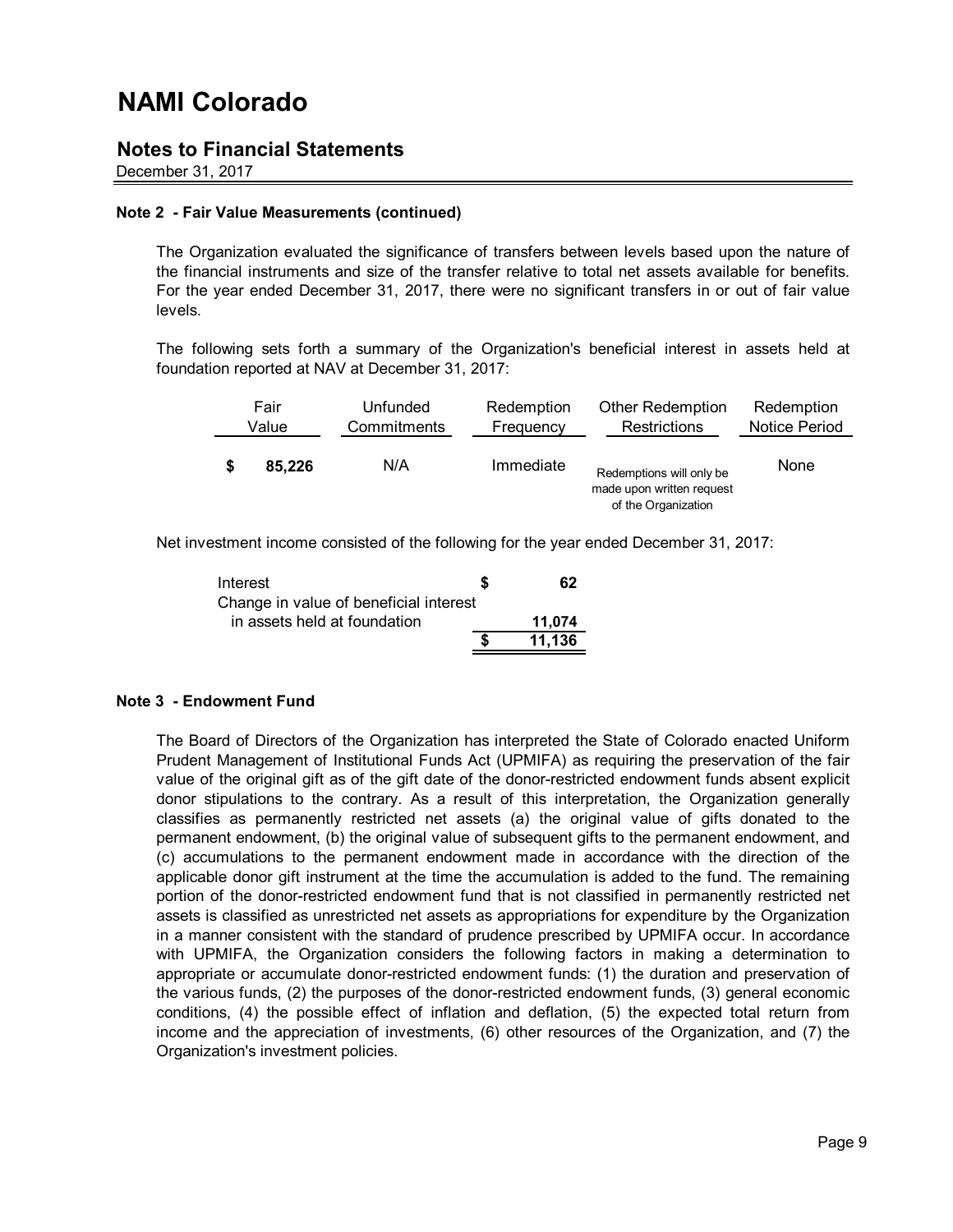### **Notes to Financial Statements**

December 31, 2017

### **Note 3 - Endowment Fund (continued)**

The following summarizes the changes in endowment net assets for the year ended December 31, 2017:

|                                 |              | <b>Permanently</b> |   |           |
|---------------------------------|--------------|--------------------|---|-----------|
|                                 | Unrestricted | <b>Restricted</b>  |   | Total     |
| Beginning balance               | \$<br>3,778  | \$<br>74,360       | S | 78,138    |
| Net transfers from              |              |                    |   |           |
| donor-restricted funds          | 10,538       |                    |   | 10,538    |
| Interest and dividends          | 82           | 1,622              |   | 1,704     |
| Net appreciation (depreciation) | 494          | 9,713              |   | 10,207    |
| Investment fees                 | (40)         | (797)              |   | (837)     |
| Appropriated for expenditure    |              | (10, 538)          |   | (10, 538) |
| Net transfers to                |              |                    |   |           |
| non-endowed funds               | (3,986)      |                    |   | (3,986)   |
| Ending balance                  | 10,866       | 74,360             |   | 85,226    |

*Endowment Investment Policies.* The Organization has adopted investment policies that include a very conservative risk tolerance to ensure the long-term stability of its endowment fund. To achieve the objective of the endowment, the Organization has adopted an investment policy that attempts to maximize total return consistent with an acceptable level of risk. Endowment assets are invested in a well diversified asset mix that is intended to result in a consistent inflation-protected rate of return that has sufficient liquidity to make annual distributions, while growing the fund if possible. Investment risk is measured in terms of the total endowment fund; investment assets and allocation between asset classes and strategies are managed to not expose the fund to unacceptable levels of risk.

*Endowment Spending Policies.* Provided that there are annual earnings from the investments of the endowment fund, the Organization expends the earnings in accordance with the direction of the applicable donor gift instrument.

*Interpretation of Relevant Law.* The Board of Directors has determined that a portion of the Organization's net assets meet the definition of endowment funds under the Uniform Prudent Management of Institutional Funds Act of 2006 (UPMIFA), adopted by the State of Colorado in 2008. The Organization is governed subject to the Articles of Incorporation and Bylaws for the Organization and contributions are received subject to the terms of the governing documents.

#### **Note 4 - Operating Lease**

The Organization leases a copier under a noncancelable operating lease, which expires April 2021. Rent expense, including maintenance, under the lease totaled \$12,594 for the year ended December 31, 2017.